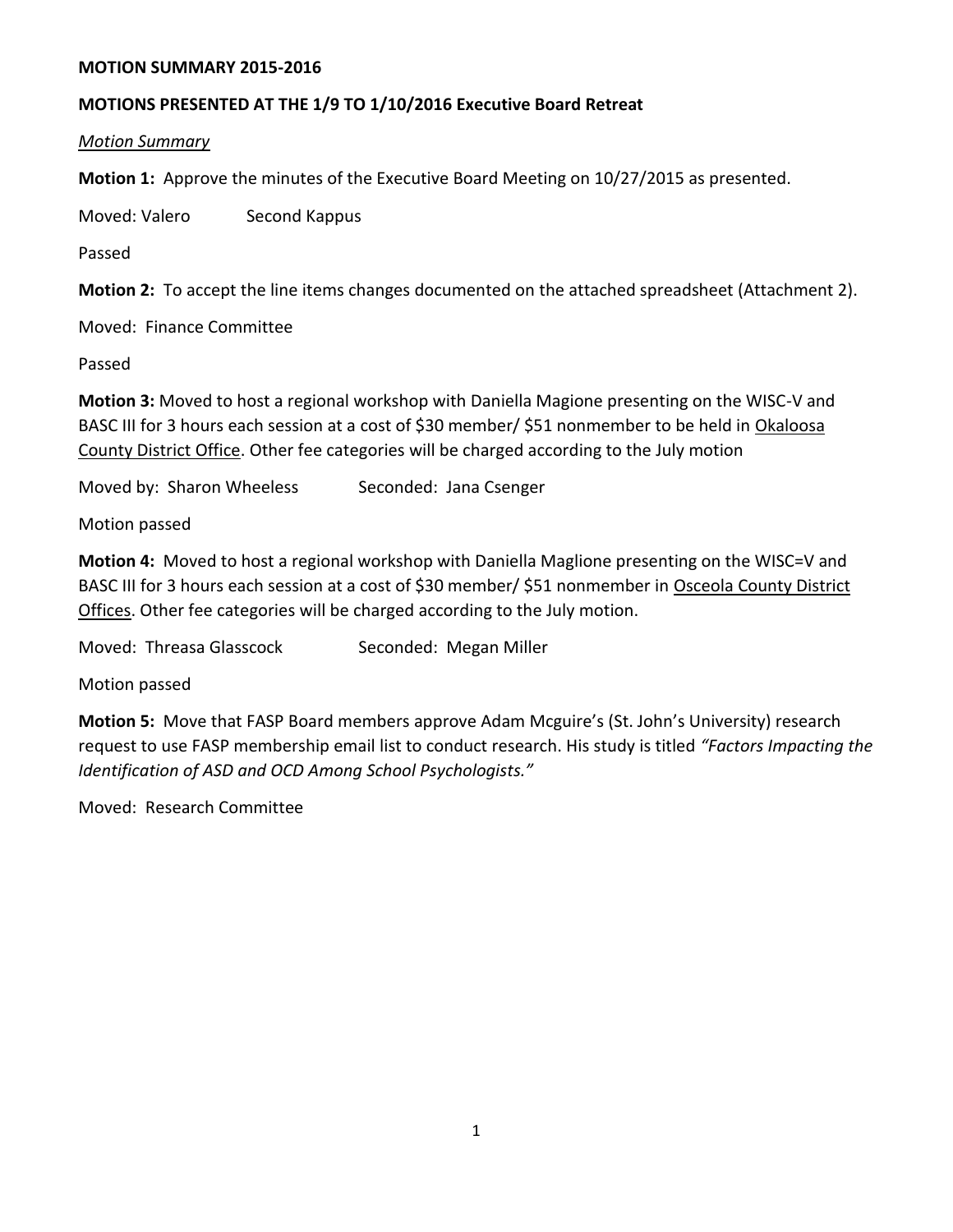**Motion 6**: Move that FASP Board members approve Michael Atkin's (School Psychology Program, Rutgers University) research request to use FASP membership email list to conduct research. His study is titled *"Assessment and Treatment of Children with Somatization: The Role of the School Psychologist*

Moved: Research Committee

**Motion 7:** Move that the following be added to the Special Reimbursement Section under General Operating Procedures:

"It is customary to offer a limited number of additional incentives (e.g., room nights, complimentary registration) that would assist in the completion of essential committee tasks related to an event for certain volunteers (whether that volunteer be a co-chair or a committeeperson or a member). The event coordinator/ committee chair will consult with the Treasurer regarding the specific incentives and recipients."

Moved: Freebern Seconded: White

Motion Passed

**Motion 8:** Move to offer a Two year membership option for the 2016-2017 membership year. At the following proposed rates:

Regular Member: \$150 Associate Regular: \$150 Retired: \$50

Consideration for renewal of this 2 year membership option will occur in the future during even years.

Moved: Professional Growth Committee

Discussion: There will be no changes to the present membership rate structure this year. There was a discussion about the renewal membership rate and the potential advantages of the 2 year memberships.

Motion passes.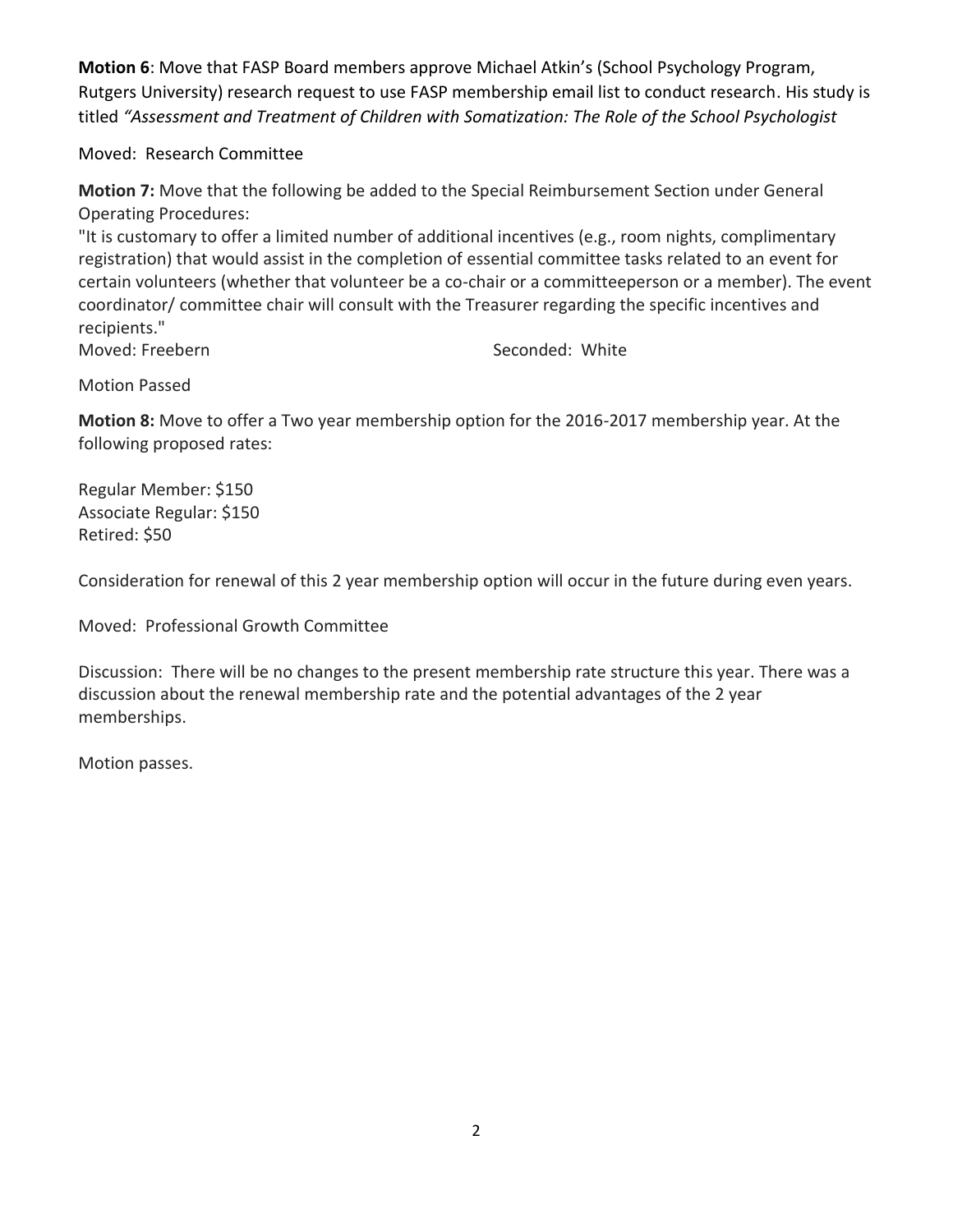# **ELECTRONIC MOTIONS AND VOTES 1/11/2016 – 7/11/2016**

**Motion proposed 1/23/2016**: Move to approve proposed changes to Summer Institute registration rates as shown below.

|                                                                  | Preregistered On-site |     | Proposed |     |
|------------------------------------------------------------------|-----------------------|-----|----------|-----|
| Member                                                           | 150                   | 175 | 175      | 200 |
| Nonmember                                                        | 275                   | 300 | 300      | 325 |
| Student                                                          | 45                    | 65  | 50       | 75  |
| <b>Early Career</b>                                              | n/a                   | n/a | 130      | 150 |
| If also offering Medical Errors (ME) & Domestic<br>Violence (DV) |                       |     |          |     |
| Member (ME or DV)                                                | 30                    | 40  | 30       | 40  |
| Member (ME and DV)                                               | 50                    | 70  | 50       | 70  |
| Non-Member (ME or DV)                                            | 60                    | 70  | 60       | 70  |
| Non-Member (ME and DV)                                           | 110                   | 130 | 110      | 130 |

**Rationale**: To align registration rates across FASP events given recent increases to Annual Conference registration rates. Changes would result in similar cost per CEU across SI and AC. For example, an attendee can get 12 CE hours for Wed and Thurs of AC, and 12 hours for 3 regular (4 hour) workshops at SI. Recently approved AC rates are attached for your reference. Rates for ME and DV workshops will remain unchanged.

Moved: White Second: Kappus

Motion passed unanimously on 1/23/2016

Motion passed 2/1/2016

**Motion proposed 2/4/2016:** Move to approve an amendment to the motion presented at our January board meeting regarding the increase of Annual Conference rates. The Wednesday to Friday Preregistration rate for students was incorrectly listed in the approved motion as \$175 and should have been \$125. Please review the attachment for the rates approved in January and the highlighted student rate change.

Moved: White Second: Sutton

Motion passed on 2/8/2016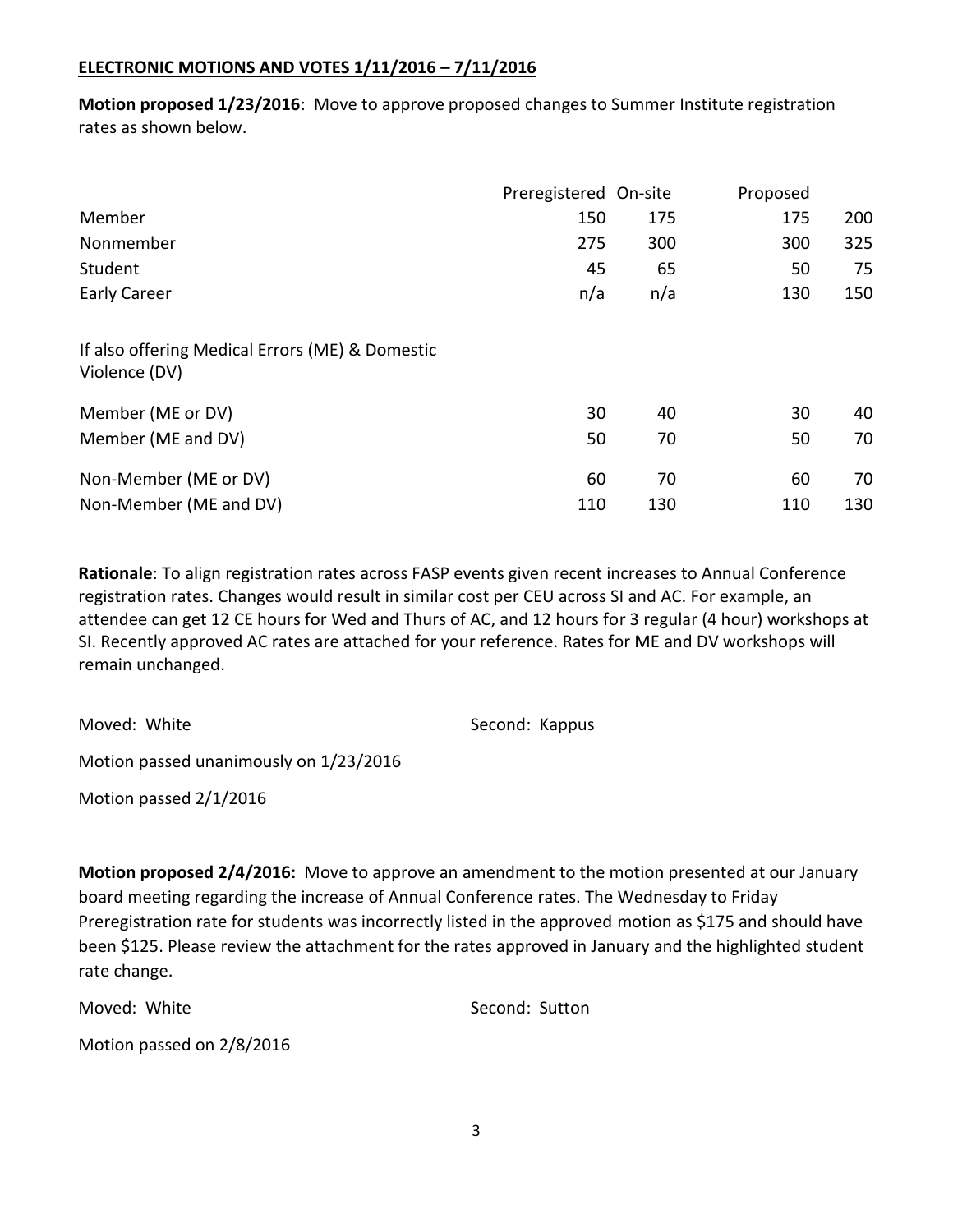#### **MOTION/AMENDMENT TO ABOVE PROPOSED ON 2/42016**

**Move to approve an amendment to the motion presented at our January board meeting regarding the increase of Annual Conference rates. The Wednesday to Friday Preregistration rate for students was incorrectly listed in the approved motion as \$175 and should have been \$125. Please review the attachment for the rates approved in January and the highlighted student rate change.**

Moved: White Move Music Second: Sutton

Passed 2/8/2016

#### *MOTION PROPOSED 4/92016*

**Moved:** To combine the Early Career and Retired member categories into one registration option (e.g., "Early Career/Retired Members") for all professional development events to include Summer Institute, Annual Conference, and Regional Workshops.

*Moved: White Second: Amanda Leach.*

Rationale: Currently, there are approved rates for Retired members at Regional Workshops, but no Early Career option. In addition, there is an Early Career rate approved for SI and AC, but no Retired member option. A combined rate would reduce registration options, especially for AC where the number of options creates confusion. Existing rates for retired or early career would be used since we have one or the other for all events.

#### Passed April 15, 2016

#### **FASP MAILING ADDRESS ESTABLISHED:**

Florida Association of School Psychologists

2637 E Atlantic Blvd. #365883

Pompano Beach, FL 33062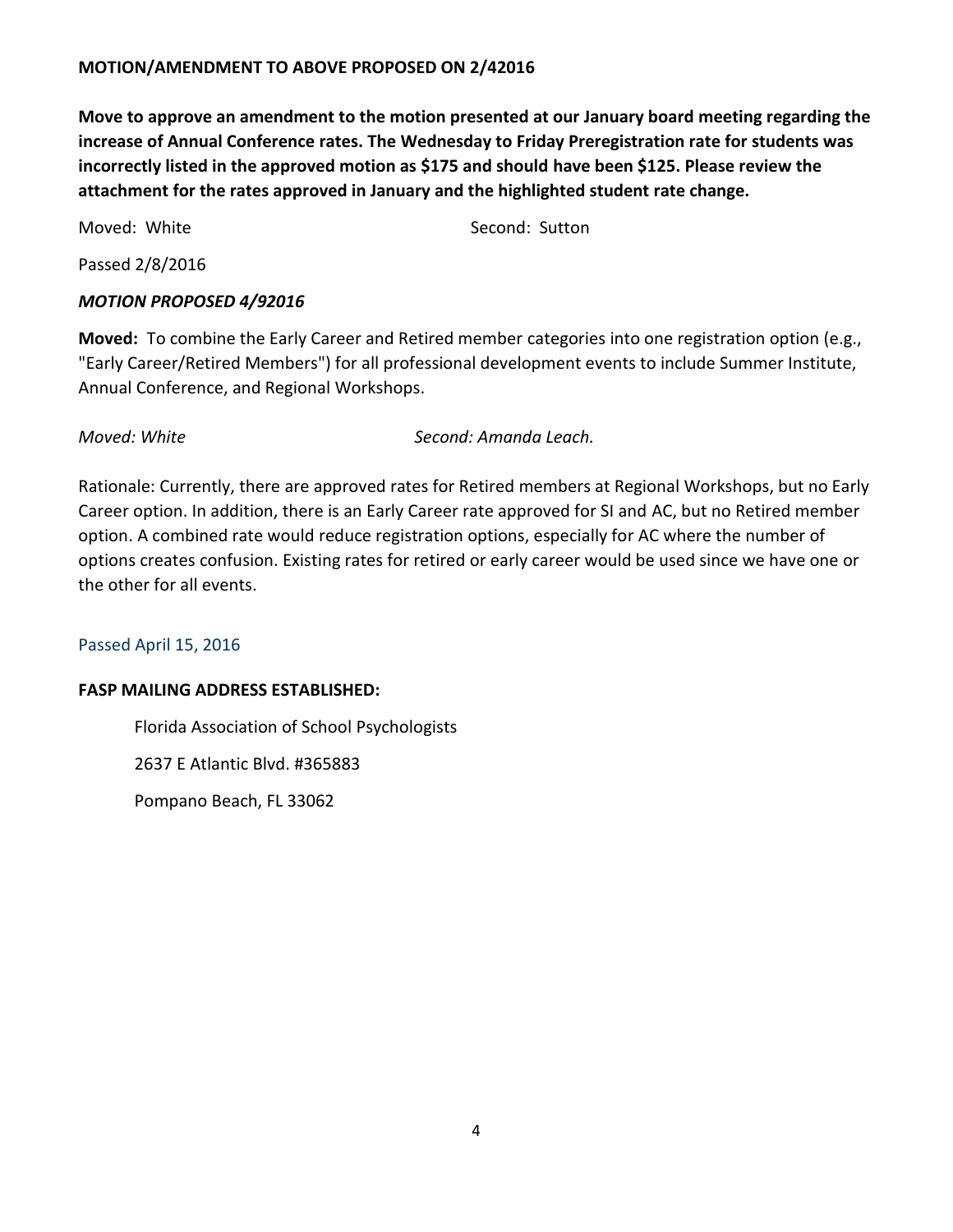## **Motion presented 4/27/2016**

**Motion:** Move to accept the Hyatt Regency Coconut Point's proposal for Summer Institute 2017.

Moved: Loker Second: Sutton

Rationale: The proposal for Hyatt Regency Coconut Point (Bonita Springs, Southwest Florida is a great value. Check out this promotional video for the resort [http://videos.hyatt.com/hyatt\\_regency\\_coconut\\_point\\_naprn.mp4](http://videos.hyatt.com/hyatt_regency_coconut_point_naprn.mp4)

Improvements from the initial offer. We got them to reduce the room rate from \$159 to \$154, the presidential suite is now comped instead of offered at the group rate, the cost of their F&B menu items is reduced (i.e., we will get more for our money!), 20% discount on resort dining, four complimentary nights for pre-planning meetings. Additionally, you will note that other concessions are also included (resort fee of \$25 is waived which includes parking, wi-fi, access to rock climbing walls, ferry transportation to resorts' private secluded island, and more; 20% allowable slippage on our 200 room night guarantee, and more).

4/27/2016 Note from the President: The plan was to review the above proposal together as a board and provide initial revisions and feedback. Those changes were to be considered when the contract is written. Last year, the EB voted and approved a hotel proposal for AC before asking the hotel to begin the contract process, which is another opportunity for FASP to get the best value through further negotiations. It seemed to work well. I suggest that we stick with that plan, and have a committee review the contract closely, as Troy mentioned. Those with experience in hotel contracts would be included, including Monica who has helped greatly with our past hotel dealings. 4/282016 Note from the President: Given that the recommended changes for the current proposal

possibly involve large costs for FASP (possible attrition and cost for WIFI), I would like to postpone voting on the motion until Troy/Jana are able to bring those points back to the hotel. Loker accepted the motion to table.

Motion presented 6/20/2016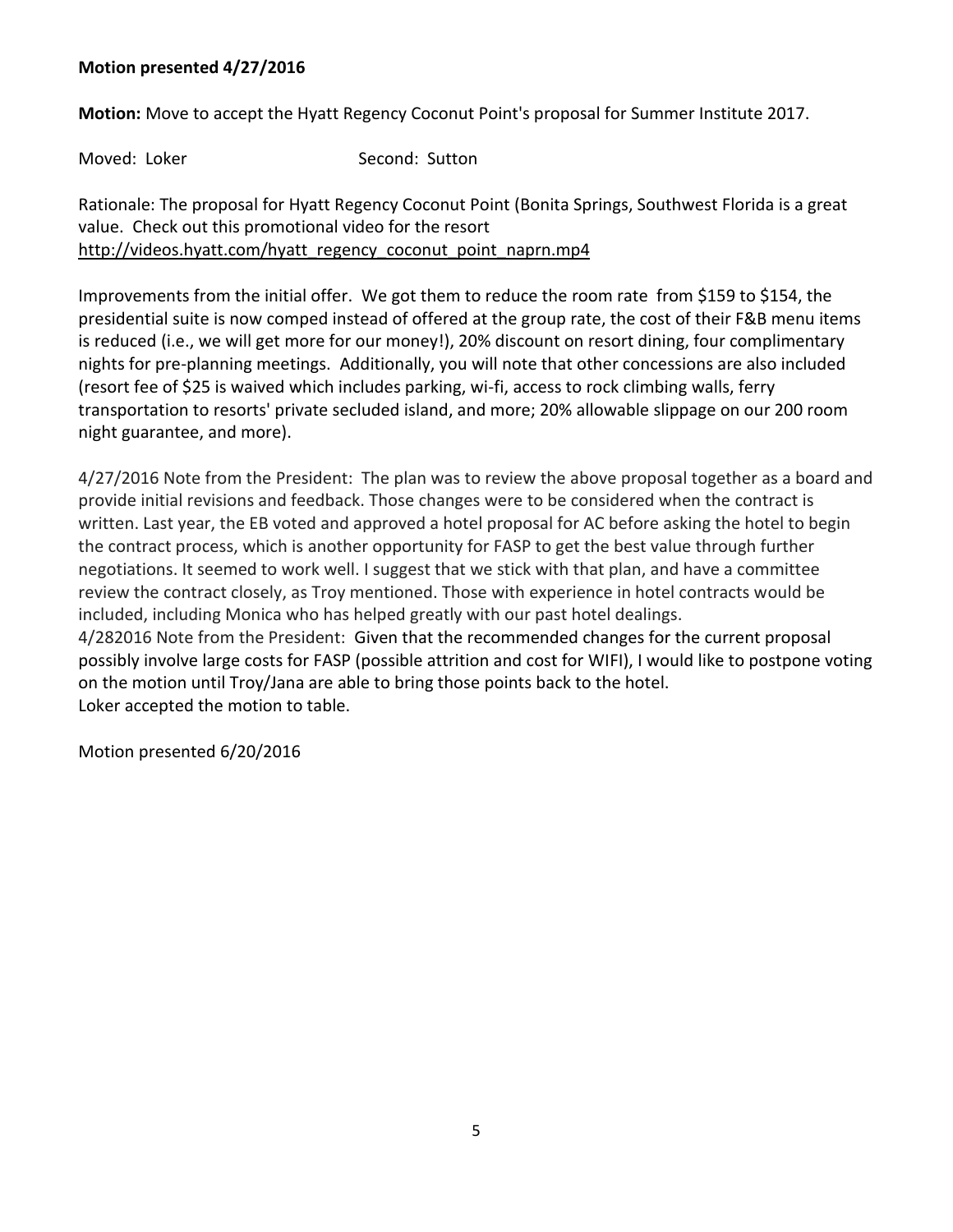**Motion:** To accept the Hyatt Regency Coconut Point's proposal for Summer Institute 2017 with the revised contract attached. The negotiated room rate is \$154/night, and we would be responsible for 200 room nights.

Moved: Loker Second: Sutton

Discussion: The following are highlights of new concessions IN ADDITION to what had already been negotiated:

- Added 2 additional nights for the Presidential Suite (complimentary up to 5 nights instead of 3)

- Added 2 additional nights for 5 upgraded suites (5 nights each instead of 3)

- Referenced the "2016" Sarasota menu and "attached" the actual menu to the Contract to lock in prices (e.g. \$76/gal. coffee vs. \$91)

- Added 9 dozen cookies at our registration desk complimentary (this can be a cookie break when we hold the event)

- 10% discount Hyatt Kid's Camp pricing

- We will get box lunches for \$25 inclusive of taxes (around \$15+ savings per box lunch) which we can use during registration and can be applied toward our F&B minimum

- 10% off published spa pricing

- Complimentary self-parking for overnight guests AND drive-in guests
- Complimentary coffee and tea in Group office for up to 6 people

- Guest room Internet complimentary (in addition to the meeting space as negotiated by Troy)

Other changes...

- Reduced F&B minimum from \$4,000 to \$3,000
- We can bring our own AV at no cost
- Amounts reflected in the Cancellation Option were changed. The previous cancellations amounts added up to 100% revenue, yet we are only responsible for 80%. The difference is huge, around \$5,000.
- Locked in fee to 24% instead of the old language that indicated "24% or whatever fee in effect during event".
- Changed complimentary rooms clause. Previous contract said that the upgraded suites (up to 25 nights) did not count for our 1:40 ratio. They are revenue-producing, so they now count.
- Removed the 50% deposit requirement. There is no deposit.
- Added language so when the hotel is sold-out on a given day, we don't have to pay attrition on that day.
- Removed a clause that required us to meet the 80% pick up in order to get our concessions.
- Added a clause that the hotel will cross-reference our registration list with their guest list so rooms outside the block (e.g., Travelocity) count toward our block.

Passed 6/17/2016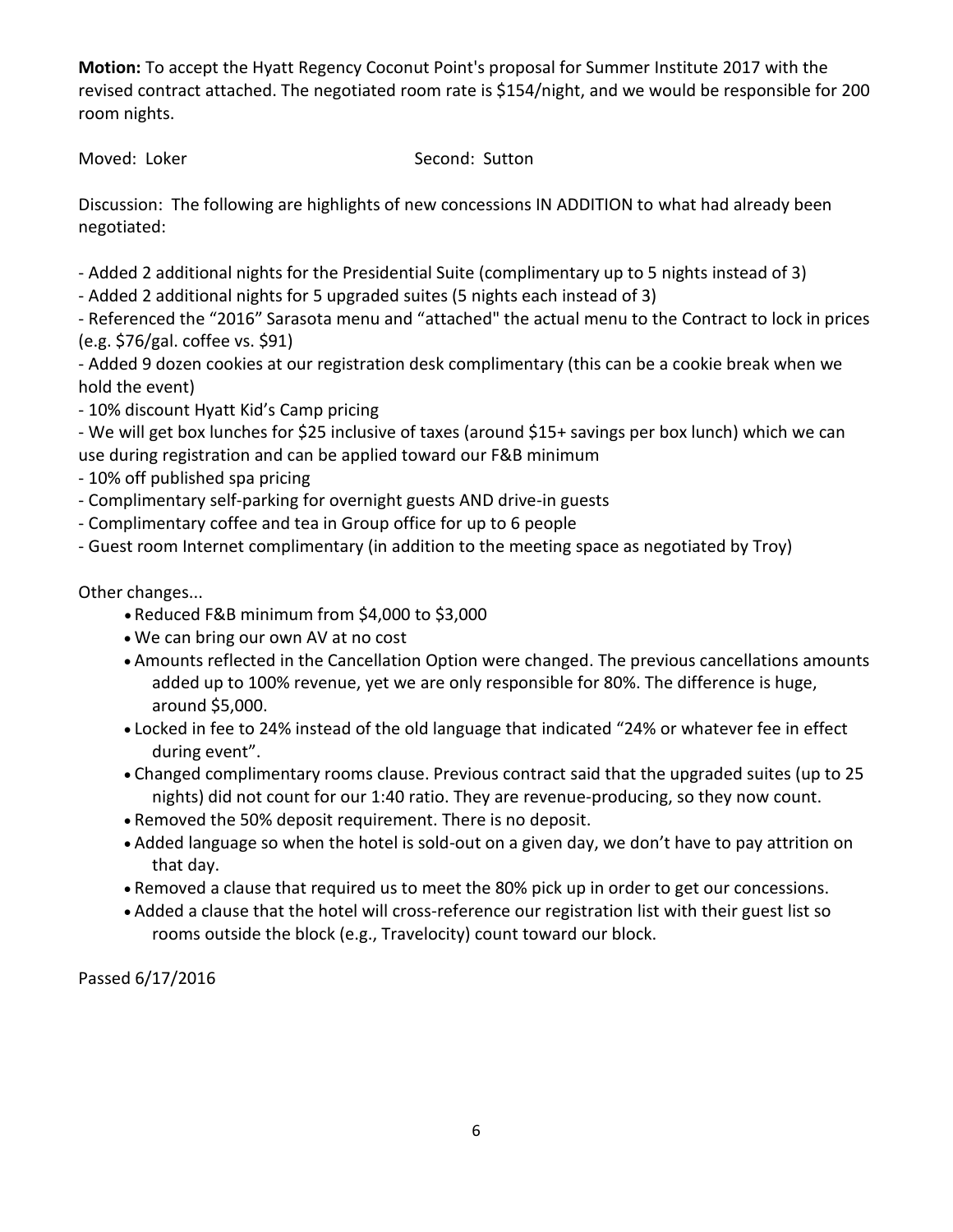# **Motion proposed on 4/29/2016**

Move that FASP Board members approve the research request by Meghan Silva (School Psychology Program, University of Massachusetts – Boston) to use FASP membership email list to conduct research. Her study is titled *"Progress Monitoring Practices in Schools".* 

Moved: Research Committee

Passed 5/6/2016

# **Motion proposed on 5/6/2016**

Move that FASP Board members approve the research request of Dr. Gabrielle Wilcox and Dr. Devadrita Talapatra (University of Denver) to use FASP membership email list to conduct research. Their study is titled *"Perceptions and Roles of School Psychologists in Transition Services for Students with Intellectual Disabilities".* 

Moved: Research Committee

Passed 5/13/2016

# **MOTIONS PRESENTED TO THE EXECUTIVE BOARD AT THE 7/12/2016 MEETING**

**Motion 1:** To accept the attached statement, "Florida Association of School Psychologists' Statement Regarding Recent Tragic Events and Loss of Lives" as a position statement from FASP.

Moved: Cash Second: Oganes Motion: Passes, 1 abstention

It will be posted to the website and sent as a FASP flash. It will be added to the FASP publications page. Board members commended the authors of the statement. Specific wording adjustments were discussed and adopted. It was suggested that FASP send the statement to district supervisors and decision makers, affiliate member organizations and teacher associations as they consider school psychologist staffing ratios.

**Motion 2:** To approve the minutes for the January 2016 EB meeting as corrected. Moved: Valero Second: Oganes Motion Passes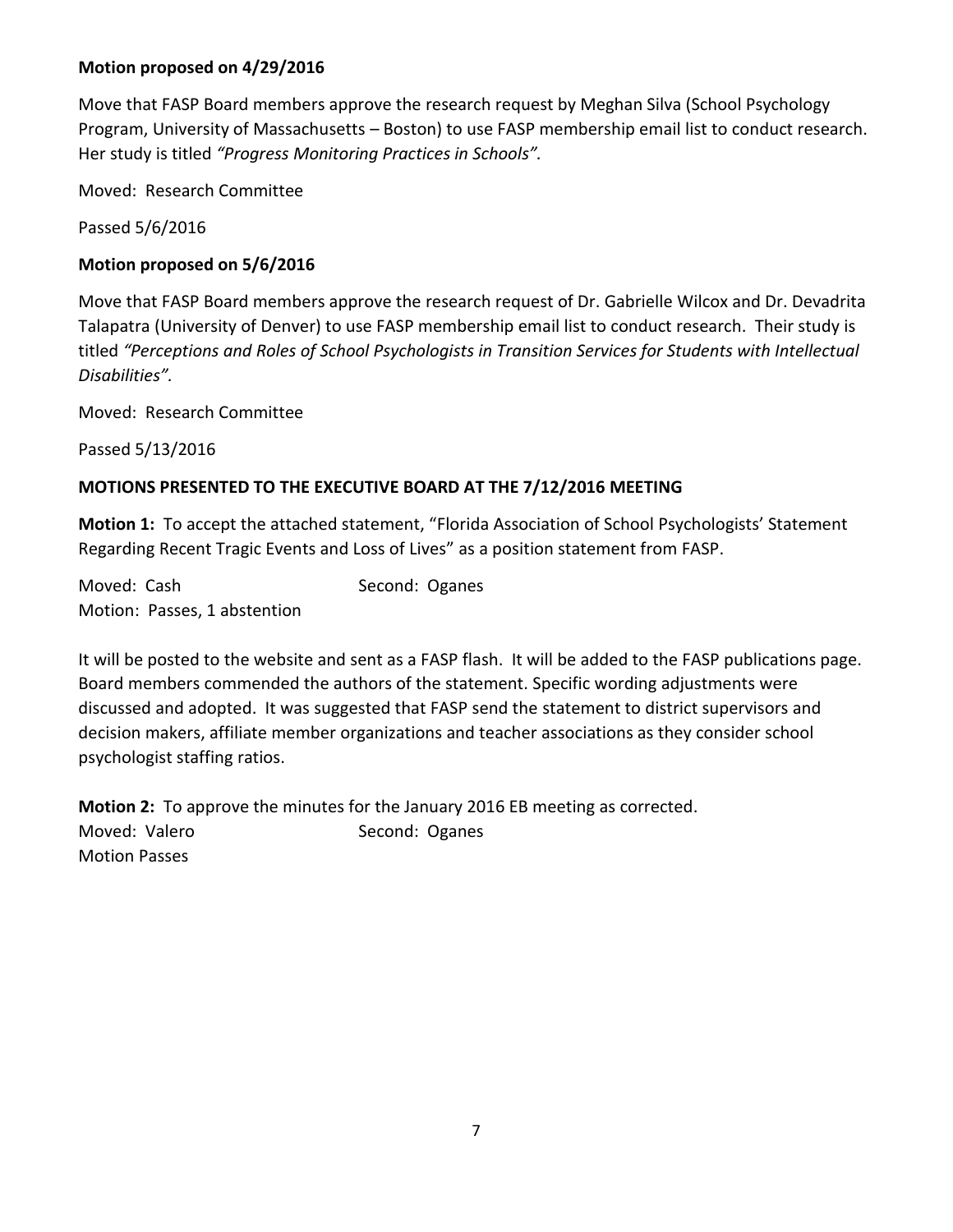**Motion 3:** FASP Executive Board create a new position – Meeting Contract Advisor – in order to have experience and expertise participate and review all meeting contractual agreements including "Request for Proposals" and "Contracts". The advisor would be a continuing position on the Past President's committee.

- The advisor would be appointed by the president with the approval of the board. The appointment is renewable. The succeeding advisor would be appointed so that the current advisor can train the successor.
- The advisor would help develop and review all meeting contracts working within the guidelines stated in the PPP for all professional development activities involving facility contracts.

# Moved: Finance Committee

Potential financial impacts were discussed including travel agent fees refunds and hotel kickbacks. The specific issue of rewards points was discussed. Generally, hotels only give points to members rather than organizations. The advisor could receive travel and meal reimbursement per diem.

# Motion passes

**Motion 4:** To approve the proposed contract with the Cerra Consulting Group for lobbying services beginning July 1, 2016 through June 30, 2019 at the cost of \$2,600 per month. Moved: Cash Second: Freebern Motion passes

FASP has been with the Cerra group for over 9 years. Several members commented on the positive work and efforts of the Cerra group. Their fees are very generous and competitive for us. Amy has been highlighting the legislative platform.

**Motion 5:** To approve the research request of Jacqueline Kluger (CUNY) to use FASP membership email list to conduct research. Their study is titled *"Effect of Participatory Instructional Strategies on Multicultural Competence of School Psychologists".* 

The Research Committee unanimously recommends approval.

Moved: Research Committee

#### Motion passes

**Motion 6:** To approve the research request of Sunny Klempel (New Mexico State University) to use FASP membership email list to conduct research. Their study is titled *"TBI in U.S. Schools: Implications for Graduate School Training".* 

The Research Committee unanimously recommends approval.

Moved: Research Committee

Motion passes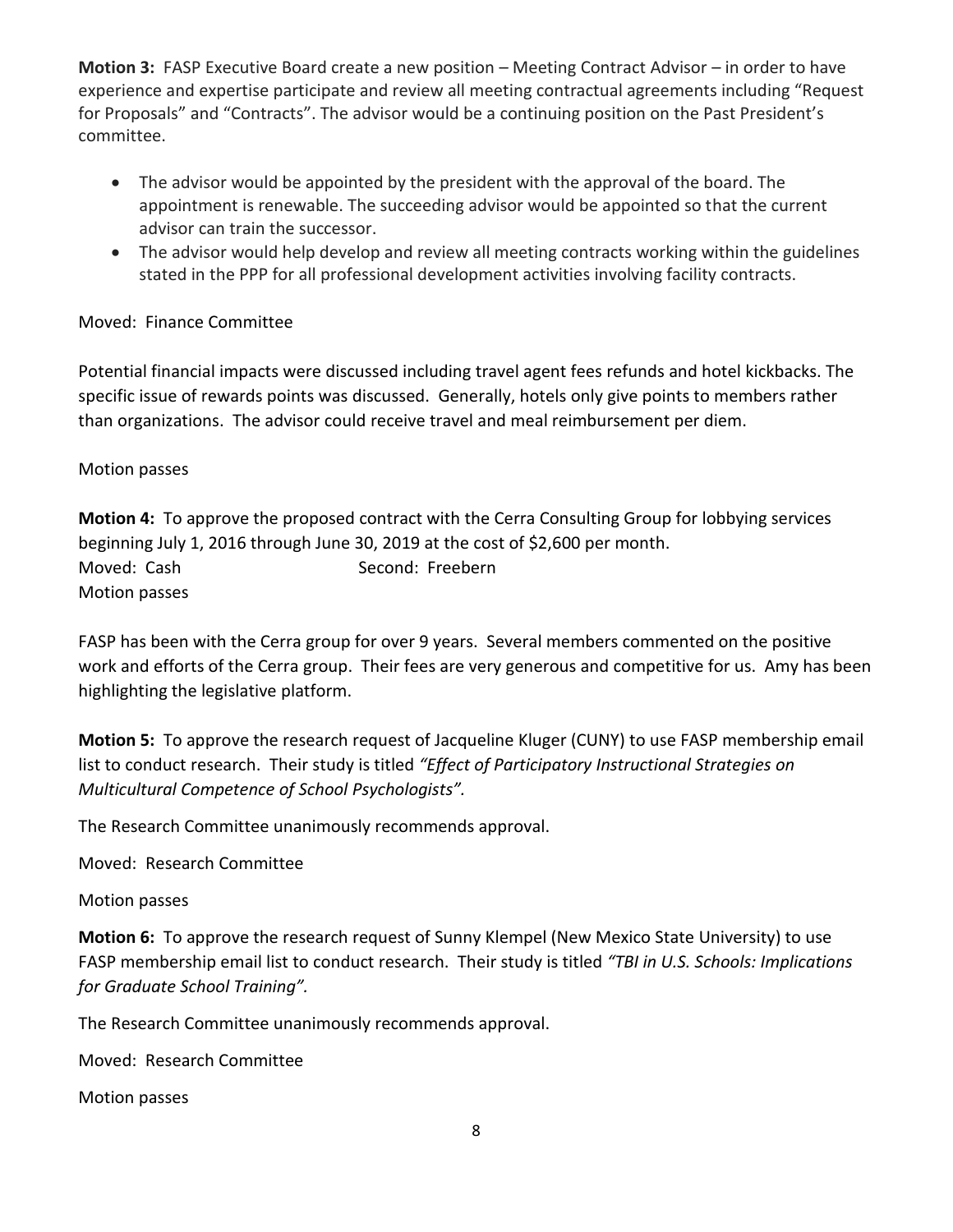**Motion 7:** We move that FASP Board members approve the research request of Jacqueline Kluger (CUNY) to use FASP membership email list to conduct research. Their study is titled *"Effect of Participatory Instructional Strategies on Multicultural Competence of School Psychologists".* 

The Research Committee unanimously recommends approval.

Moved: Research Committee

Motion passes

**Motion 8:** To approve the research request of Sunny Klempel (New Mexico State University) to use FASP membership email list to conduct research. Their study is titled *"TBI in U.S. Schools: Implications for Graduate School Training".* 

The Research Committee unanimously recommends approval.

Moved: Research Committee

Motion passes

**Motion 9:** To approve the recommended nomination for the Willard Nelson Lifetime Achievement Award submitted by the Awards Committee.

Moved: Awards Committee

Motion passed

**Motion 10:** To adopt the articles of dissolution to be included in the PPP

Current language in the Bylaws: **ARTICLE XIII - PERPETUATION**

- 1. The association shall exist in perpetuation unless otherwise dissolved.
- 2. Upon dissolution of FASP, the Executive Board shall see all just debts are paid. Any funds remaining shall be distributed to one or more qualified charitable or educational organizations to be selected by the Executive Board.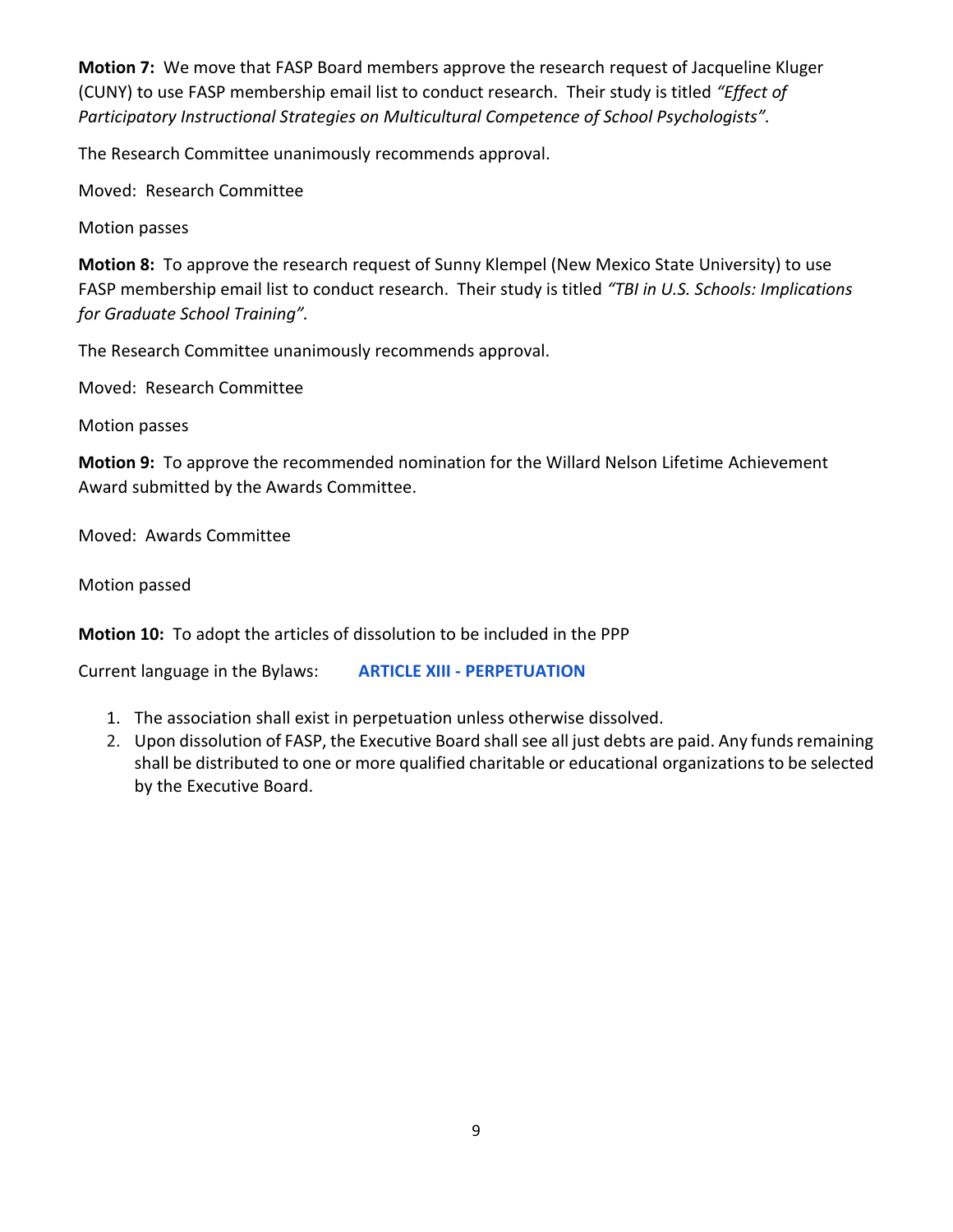#### **PROPOSED ADDITION TO PPP (NOT BYLAWS) PERPETUATION**

- 1. The association shall exist in perpetuation unless otherwise dissolved.
- 2. A recommendation for dissolution shall be made by the Executive Board to the membership after review of financial status, including assets, liabilities, and cash flow. A vote for dissolution shall occur at the Annual Conference or by electronic-mail ballot (e.g., using same method as the annual election), and must be approved by two-thirds of those voting.
- 3. Upon dissolution of FASP, the Executive Board shall see all just debts are paid. Any funds remaining shall be distributed to one or more qualified charitable or educational organizations to be selected by the Executive Board. No funds shall be distributed to any individual, with the exception of reasonable compensation for provided service or expense incurred. If debts cannot be settled, the Executive Board shall consider legal consultation regarding the appropriateness of bankruptcy filing.
- 4. Articles of dissolution shall be filed with the state of Florida. https://efile.sunbiz.org/dissolve01.html

Moved: Operations and Accountability Work Group

#### Motion passed

**Motion 11:** To adopt the attached Non-discrimination policy to be posted with the Positions, Policies and Procedures and the website

Moved: Operations and Accountability Work Group

Motion: Referred back to the committee for revisions

# **ELECTRONIC MOTIONS – JULY 14 THROUGH OCTOBER 31 2016**

Motion presented Jul 30, 2016

**Motion:** That Monica Oganes be appointed to serve in the FASP Board position as Contract Advisor (the new position recently added during a motion at the 7/12/16 Board Meeting).

Moved: Troy Loker Seconded: Joan Kappus

Motion passed August 4, 2016

Motion discussed in email threads to be presented to the Board in November

All special requests to deviate from the current fee structure (outlined in the PPP) shall be referred to the Finance work group (in lieu of full EB) for resolution as long as the anticipated fiscal impact to the association is less than \$1000.

Motion presented August 26, 2016

**Motion:** That the Annual Conference Committee be allowed to offer an additional 15 non-student volunteer slots with a 25% discount on AC registration for each volunteer.

Moved: Nikki Sutton Seconded: Monica Oganes

Motion passed August 31, 2016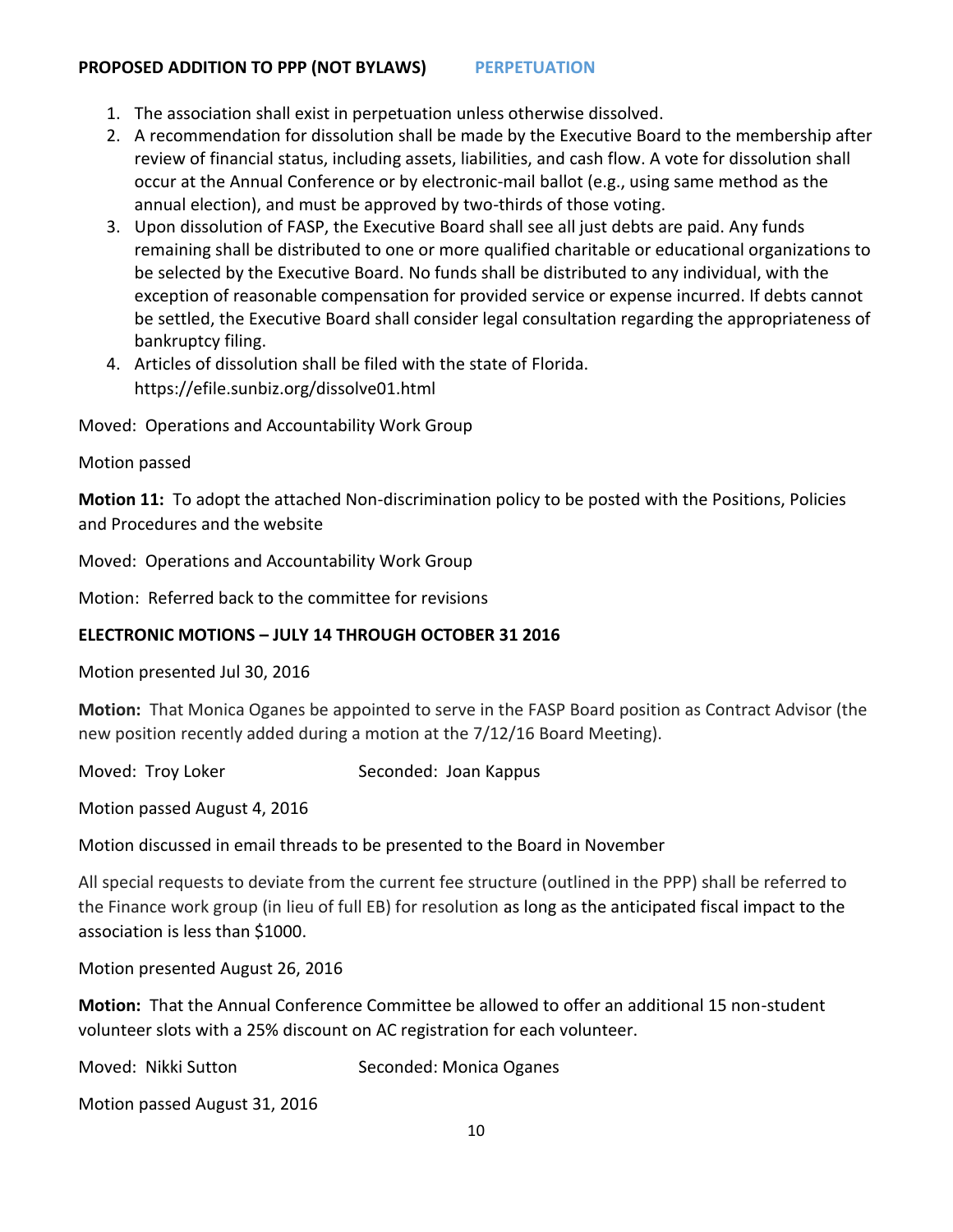#### **Motion presented September 7, 2016**

**Motion:** To update the Prospectus to provide an opportunity for nonprofit organizations to purchase a vendor table at a reduced rate of approximately half the Nonmember rate: AC-\$275, Summer Institute, \$175, and Both - \$325.

#### *Nonmember rates:*

*Annual Conference - \$375 Summer Institute -\$250 Both-\$500*

#### *FASP member rate:*

*AC-\$250 Summer Institute -\$150 Both -\$300*

Motion passed September 17, 2016 Votes tallied and recorded through Survey Monkey

Rationale: Currently, there are no options available for nonprofit organizations, other than the Nonmember rate. See current rates below. Member rates will remain the lowest.

Moved: Denise Dorsey Seconded: Monica Oganes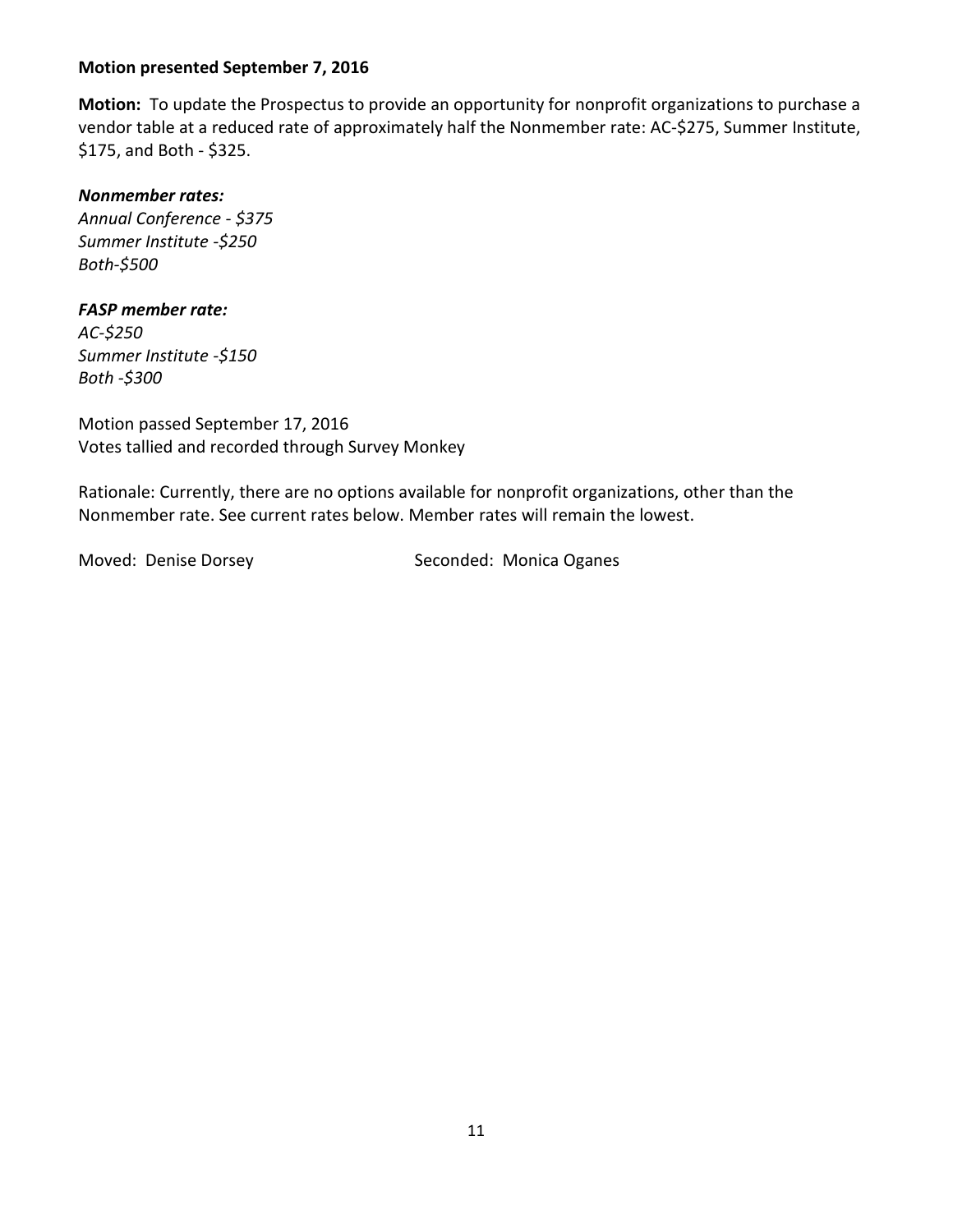## **Non-discrimination Policy**

The Florida Association of School Psychologist (FASP) is committed to a policy of nondiscrimination that recognizes and values the dignity and worth of every person. FASP promotes equal opportunity, tolerance and respect for all persons. FASP works to ensure that its association and all settings that school psychologists across the state of Florida work in, are safe and provide equal opportunity to all persons regardless of gender, age, race, ethnicity, religion, veteran or military status, marital status, socioeconomic status, sexual orientation, gender identity, immigration status, pregnancy, disability, cognitive ability, political affiliation, health status, personal background or ANY other differing characteristic. FASP firmly opposes discrimination and will not be affiliated with ANY form of discrimination. Discrimination is defined as the unjust or prejudicial treatment of different categories of people.

Consistent with the values and standards of FASP it is the policy of the association that:

- $\triangleright$  FASP will not engage or condone ANY discriminatory policies or actions against ANY person. FASP firmly believes that all policies should support inclusion of all people regardless of differing characteristics. FASP supports policies and actions that support equal opportunity and fairness in all settings.
- $\triangleright$  FASP promotes education and awareness on how diversity factors may influence children of all ages. FASP supports policies and actions that are inclusive and accepting of ALL children.
- $\triangleright$  FASP works to correct policies or practices that are discriminatory and adversely affect students, parents or colleagues. FASP works to ensure that students, parents and colleagues aren't denied their legal rights due to discrimination.
- FASP advocates that all children have equal opportunity to access all school related programs and that all children have access to school psychological services.
- $\triangleright$  FASP supports programs that increase diversity awareness in students in an effort to increase acceptance and reduce school bullying.
- $\triangleright$  FASP's nondiscrimination policy is used to communicate the Association's position and to advocate for nondiscriminatory practices by FASP as an organization and by individual school psychologists. It is the basis for implementing procedures within the association that guide initiatives and activities of governance.

This policy aligns with FASP's mission to advocate for the mental health and educational development of Florida's children, youth, and families and to advance school psychology in the state of Florida for the benefit of all students.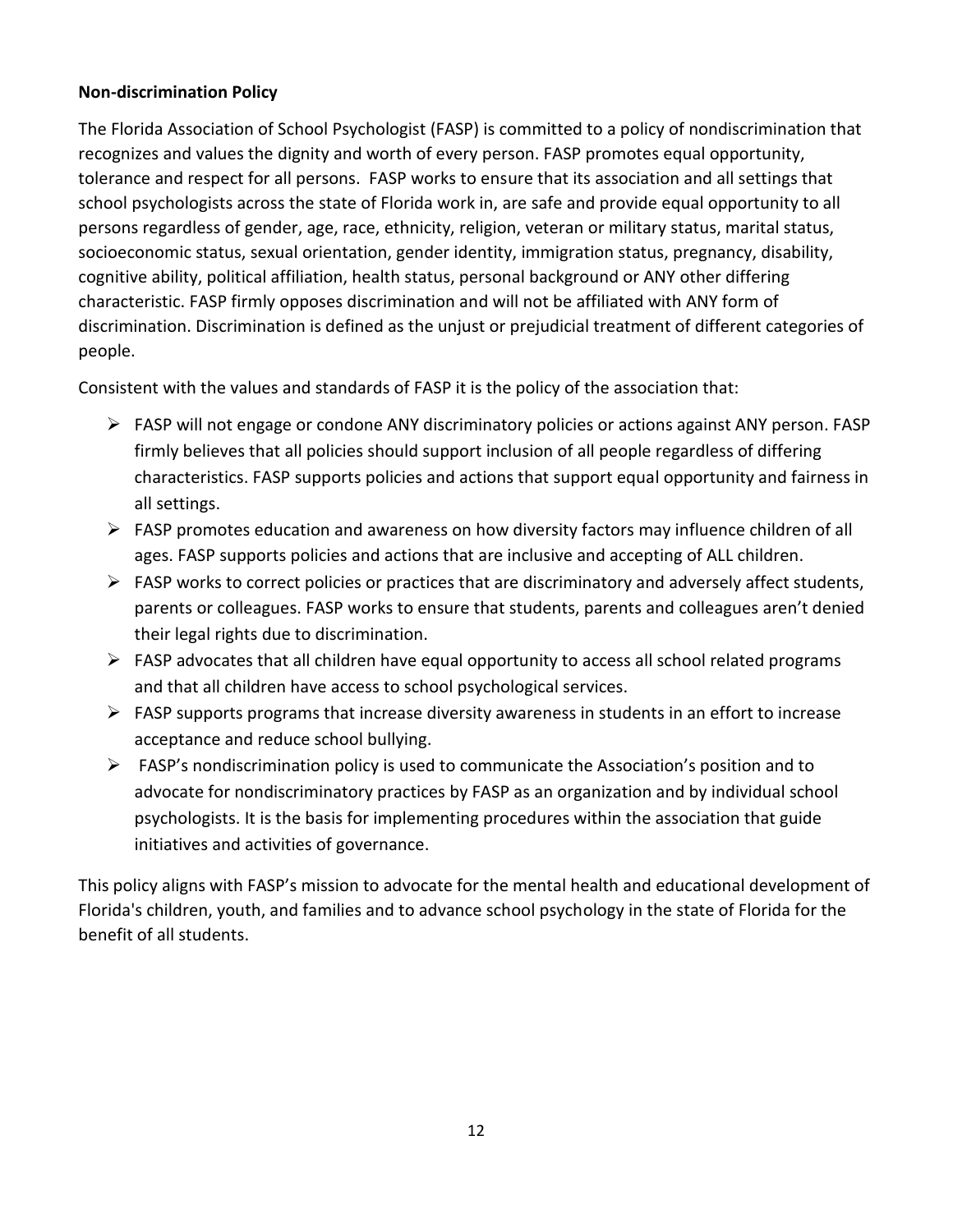

**AGREEMENT**

**FOR**

# **CONTRACTED SERVICES**

This Agreement is made and entered this 1st day of July, 2016, by and between the Florida Association of School Psychologists, Inc. (hereinafter "FASP") and Cerra Consulting Group, Inc. (hereinafter referred to as "Consultant").

In consideration of the sums, services, and mutual promises set forth below, FASP and Consultant hereby agree as follows:

- 1. Responsibilities of Consultant The Consultant agrees to provide the following services for FASP:
	- a) Represent FASP before the Florida Legislature during the 2017 2019 Regular Sessions, including any extensions thereof, and during any special sessions held during the term of this agreement.
	- b) Closely monitor and lobby proposed legislation pertaining to FASP legislative priorities as identified to Consultant by the FASP Legislative Committee Chairperson. Such services shall include but not be limited to the following: identification and monitoring of legislation of interest to FASP and attendance at legislative committee meetings where such legislation is to be considered; communication, including by committee testimony, with members of the Legislature, legislative staff, and other persons as needed with respect to the policies and positions established by FASP regarding pending and proposed legislation; analysis of legislation; research and preparation of amendments and other written materials as needed; and other services related reasonably to the development, preparation, and lobbying of legislation, including liaison on behalf of FASP with other organizations and governmental entities.
	- c) Work toward enhancing FASP's visibility, credibility, and effectiveness in the legislation process and, as part of same, offer recommendations to FASP concerning the strategies, organization, and direction of FASP's legislative program. Upon request, Consultant will assist the FASP Legislative Committee Chairperson in performing the following activities: preparing periodic press releases and establishing media contacts that may be useful in the promotion of FASP's legislative priorities; preparing an introductory welcome package for distribution to legislators on Opening Day of the Regular Sessions of the Florida Legislature; and finalizing and producing the FASP Legislative Platform. Consultant will provide a post-session final report to FASP in a timely manner.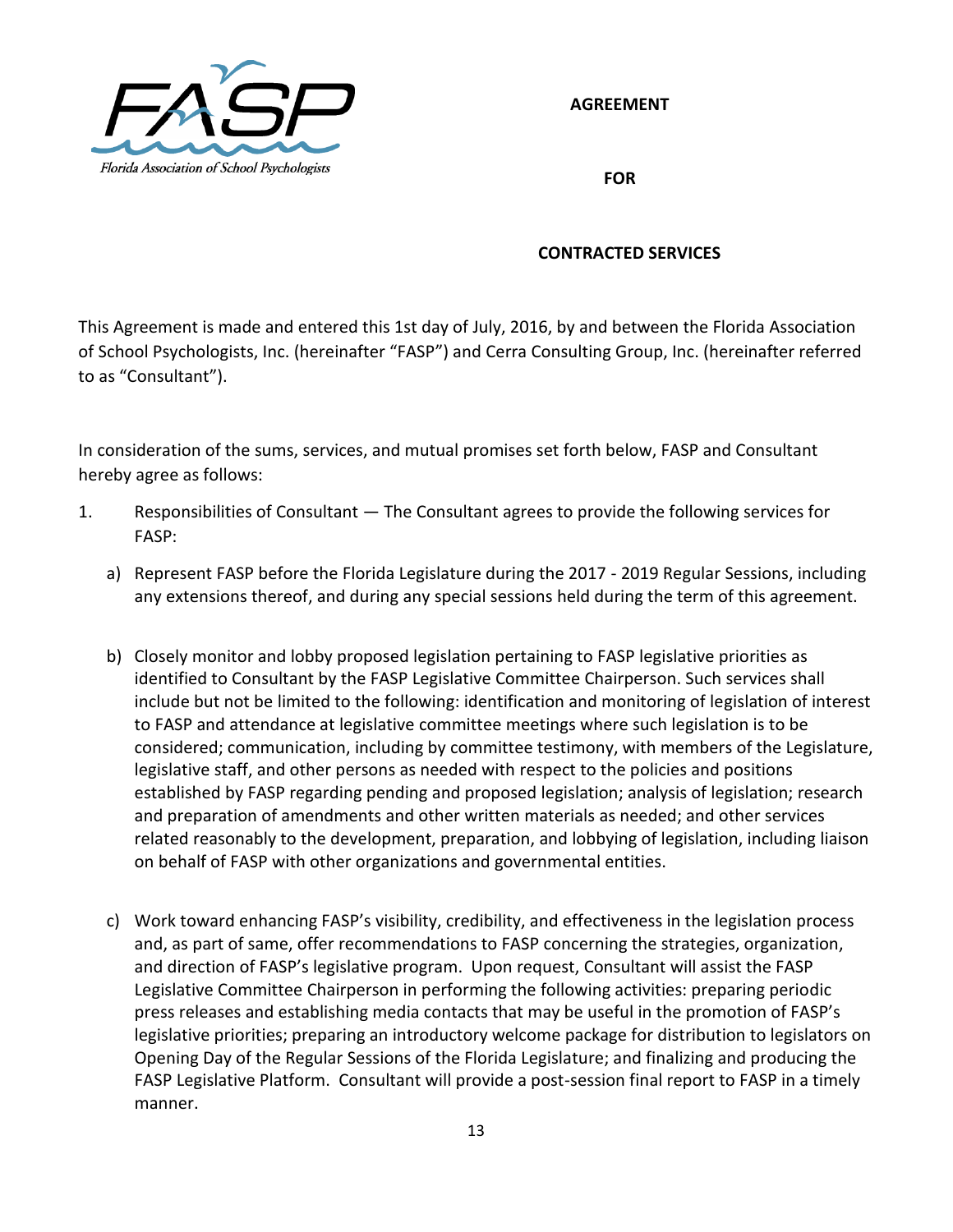d) Upon request of the FASP President or the FASP Legislative Committee Chairperson, attend periodic meetings, including, but not limited to, the FASP Executive Board sessions, the FASP Annual Conference, the Coalition for the

Education of Exceptional Students (CEES), the Florida Coalition of Mental Health Professions, and other designated coalition groups.

- e) Consultant is responsible for managing FASP's legislative program activities. Consultant will be responsible for representing FASP before the Florida Legislature.
- f) Consultant will forward within thirty (30) days of payment due date to the FASP Treasurer an invoice for each installment of payments set forth in paragraph 4 below.
- 2. Responsibilities of FASP FASP agrees to the following responsibilities to Consultant:
	- a) Provide Consultant with a written description of FASP's legislative priorities for the 2016-17, 2017-18, and 2018-19 sessions of the Florida Legislature.
	- b) Brief Consultant by providing appropriate background material on FASP's legislative priorities.
	- c) Confer with consultant as needed to facilitate Consultant's identification of specific bills of interest to FASP and to provide FASP's position on these bills.
	- d) Provide expert witnesses, as appropriate, to present substantive testimony before legislative committees.
	- e) Provide compensation and reimbursement of expenses to Consultant as specified in sections 4 and 5 of this agreement.
- 3. Term of Agreement The term of this agreement is from the 1st day of July, 2016 to June 30, 2019. It is understood between FASP and Consultant that Consultant is responsible for services as set forth herein during the term of this agreement, not just during legislative sessions.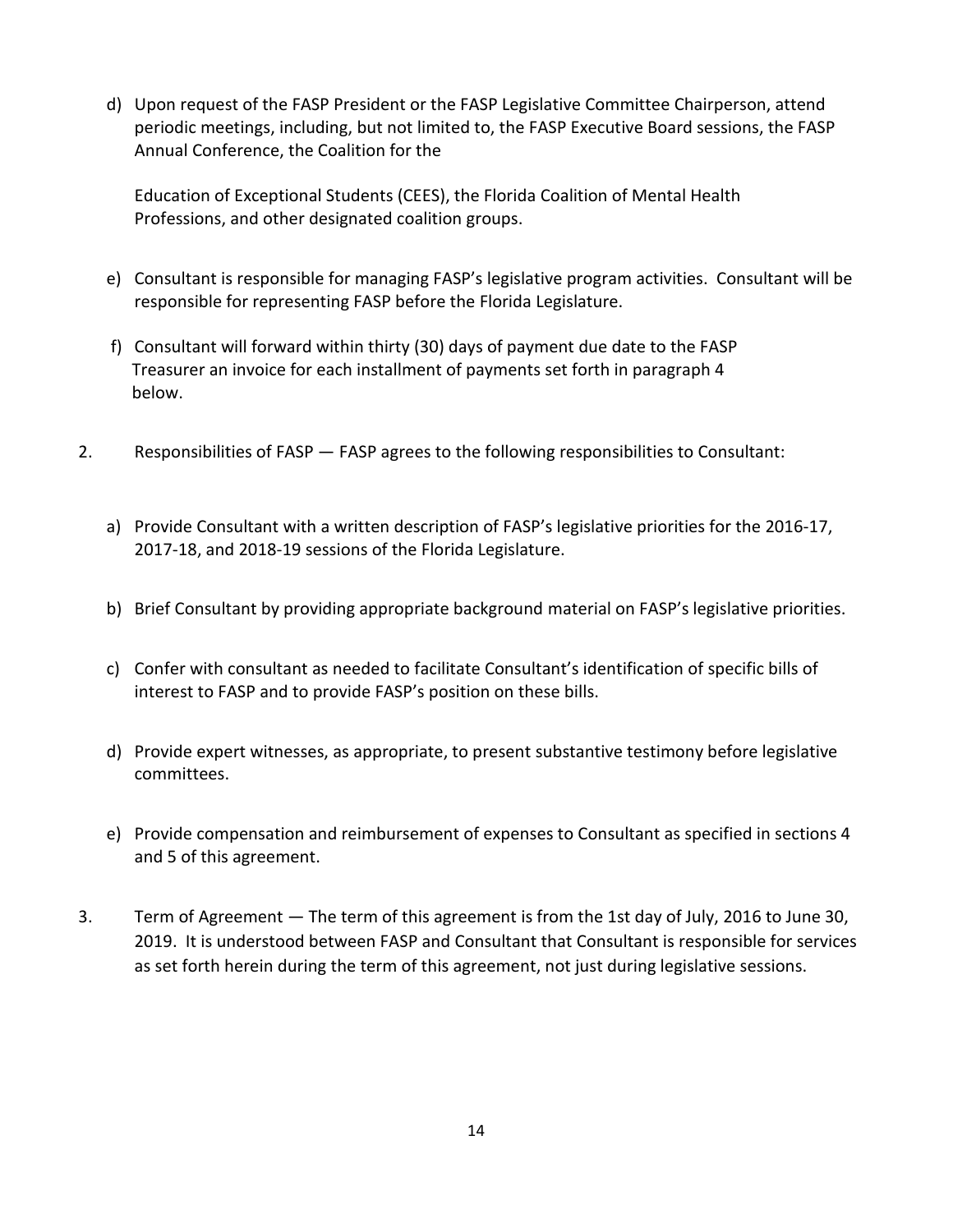### 4. Compensation —

As compensation for the performance from July 1, 2016 – June 30, 2019 (36 months) by Consultant of Consultant's responsibilities under this agreement, FASP agrees to pay Consultant the amount of thirty thousand dollars (\$31,200) per year. Payment of said amounts for the thirty-six (36) months from July 1, 2016 – June 30, 2019 will be made in accordance with the following schedule:

Thirty-six (36) equal monthly installments of two thousand six hundred dollars (\$2,600.00) per month with the first payment due on July 1, 2016 thru June 30, 2019 and the remaining payments due on the first of each following month.

Total compensation for the three year term of the contract from July 1, 2016 – June 30, 2019 is ninety-three thousand six hundred dollars (\$93,600).

- 5. Reimbursement of Expenses FASP will reimburse Consultant for actual travel expenses incurred by Consultant in attending FASP Executive Board meetings and representing FASP at meetings which may be held outside of Leon County, Florida as well as for actual printing and copying costs associated with printing the platform and/or handouts of presentations for the FASP Annual Conference and or Executive Board meetings. Expenses will be reimbursed in accordance with current FASP expense reimbursement policies, upon provision of documentation of expenses by receipts.
- 6. Independent Contractor/No Agency Consultant is an independent contractor providing services to FASP and is not an employee of, an agent of, or a partner with FASP in any respect. Consultant has no right, authority, or power to obligate FASP in any manner.
- 7. Confidentiality Consultant will not disclose to any unauthorized person any confidential or proprietary information concerning FASP's policies, business, financial, or other affairs without FASP's written consent. FASP will not disclose to any unauthorized person information provided by Consultant to FASP pursuant to this agreement without Consultant's written consent.
- 8. Ownership of Information FASP will have and retain all right, title, and interest in all names, systems, data, or other information provided to Consultant by FASP or generated by Consultant using the foregoing. Only FASP may exercise the right to use, copy, reproduce, or license to other, for profit or otherwise, any such names, systems, data, or other information.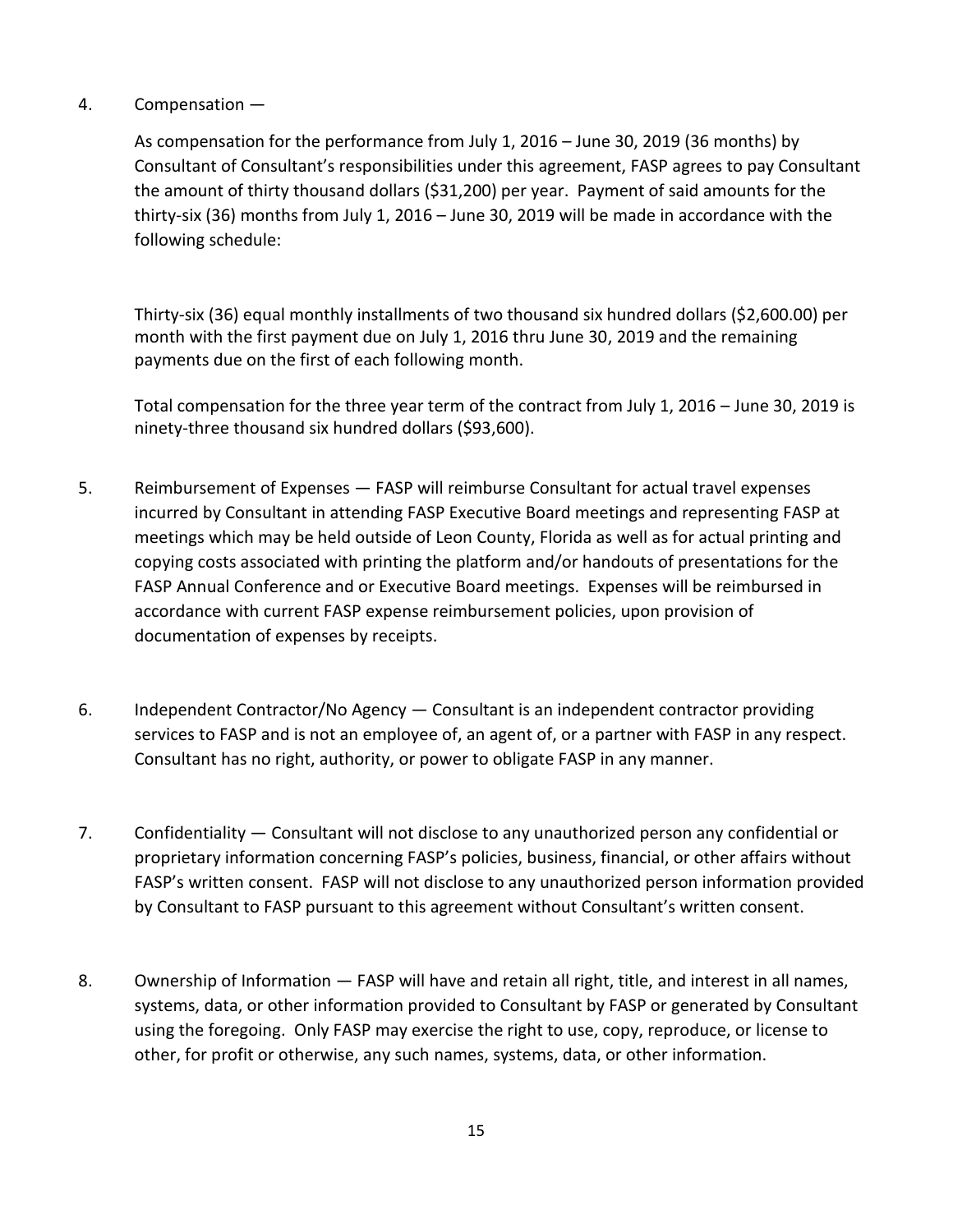- 9. No Assignment This agreement may not be assigned by either party.
- 10. Conflicts of Interest It is understood that Consultant may also provide consulting services for other clients during the term of this agreement. However, Consultant will not undertake any responsibilities or engage in any activities which conflict reasonably with the interests of FASP. Consultant will disclose in writing to FASP any situation which may reasonably present a conflict of interest. FASP and Consultant will attempt mutually to resolve any perceived or apparent conflicts of interest; however, if mutual agreement cannot be achieved, FASP will have the right to terminate this agreement consistent with paragraph 15 below.
- 11. Hold Harmless Consultant agrees to be responsible for Consultant's own acts

and to hold harmless and indemnify FASP, its officers, and directors, in regard to any and all liability, claims, demands, suits, losses, costs, damages, and expenses that FASP, its officers, or directors may sustain or incur by reason of negligence, willful misconduct, breach of this agreement, or any other activity of Consultant or Consultant's agents, subcontractors, or employees, including an award of attorney's fees and full costs of either defending a claim or enforcing this indemnification.

- 12. Compliance with Law Both parties to this agreement will comply with the requirements of all applicable laws, rules, regulations, and orders of any governmental authority and will not engage in any activity which is morally or ethically improper or which presents the appearance of impropriety.
- 13. Survival of Certain Provisions FASP and Consultant agree that this paragraph and paragraphs 7, 8, and 11 above shall survive any termination of this agreement. Consultant agrees further that, in the event of Consultant's breach of any of said paragraphs, FASP is entitled to obtain the remedies of injunction and specific performance in addition to any compensation for damages.
- 14. Termination and Default In the event of any breach of this agreement, Consultant's unresolved conflict of interest, or any other event that renders Consultant unable to provide reasonably the services outlined in this agreement, either party may terminate this agreement immediately without penalty by delivering written notice of same to the other. Otherwise, this agreement will continue and remain in full force and effect as to all of its terms, conditions, and provisions for its full term as set forth herein, unless either party will give to the other party written notice of its desire to terminate this agreement on a specified time and date. Such written notice to terminate will be given no less than thirty (30) days before the date the agreement is to be so terminated. In the event of termination pursuant to this paragraph,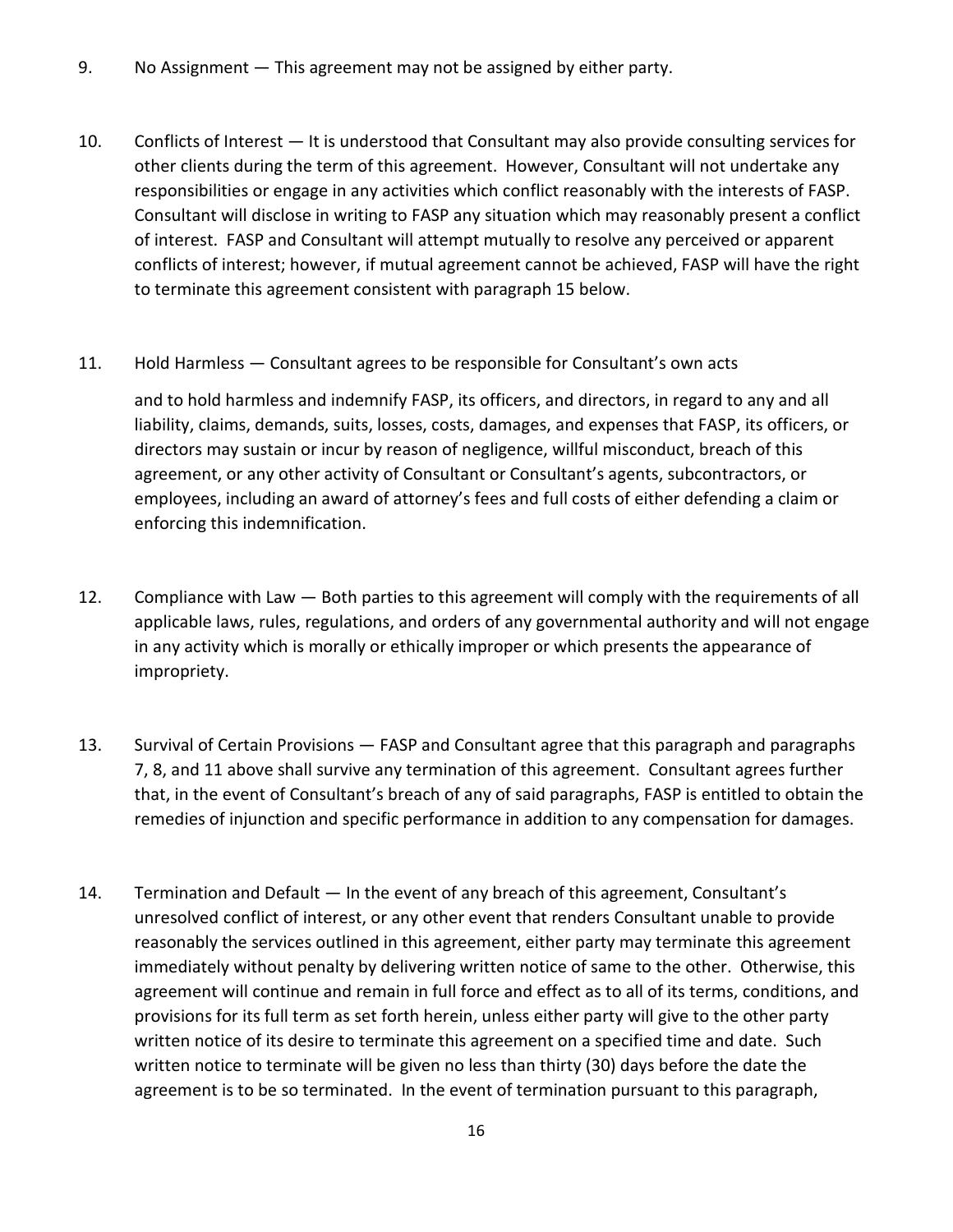Consultant will be paid by FASP for all services actually, timely, and faithfully rendered and for all expenses reasonably incurred in compliance with contractual provisions through the effective date of termination.

15. Entire Agreement, Modification, Non-waiver, Applicable Law, and Remedies — This agreement between the parties constitutes the entire agreement with respect to the subject matter of the agreement. No modification, amendment, or waiver of any of the provisions of this agreement shall be valid and enforceable unless executed in writing, dated, and signed by each party to this agreement. Failure of either party under this agreement to exercise any right afforded by this agreement shall not be deemed a waiver of that right or any other right. This agreement shall be governed by and construed in accordance with the laws of the State of Florida. If either FASP or Consultant initiates an action to enforce any provision of this agreement or to seek redress of damages by reason of an alleged breach of any provision hereof, the prevailing party shall be entitled to receive from the other party all reasonable and necessary costs and expenses, including reasonable attorney's fees and costs incurred in connection with such action.